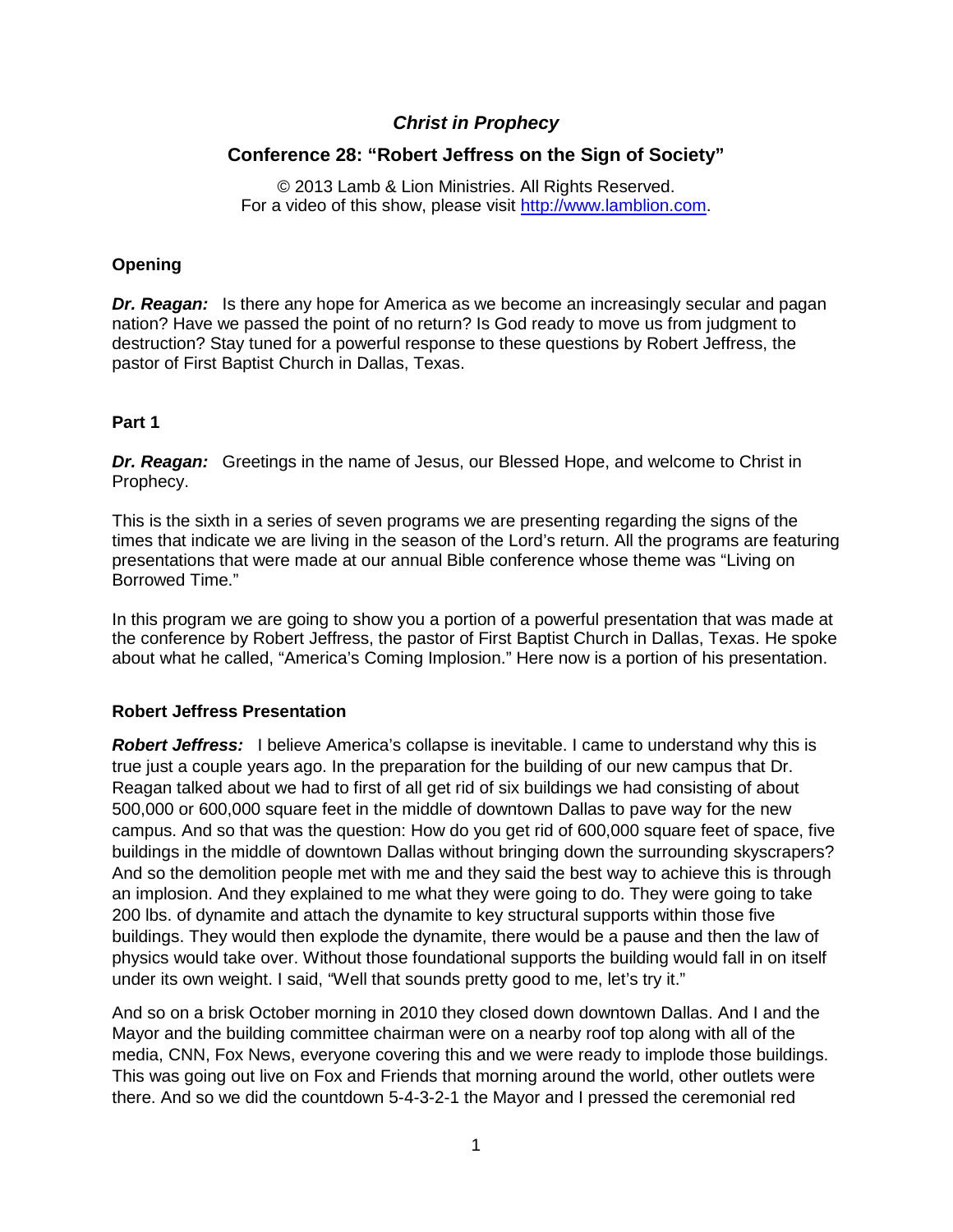button and soon in the next block we heard the explosions going off just like they predicted. And those explosions were followed by nothing. Absolutely nothing. I cannot tell you what went through my mind over those next few seconds. It was, "Who am I going to fire first?" I mean I could just see this scene being replayed endlessly on YouTube, "Pastor's Implosion a Dud." I mean it seemed like forever. But you see I had forgotten what the demolition people told me. They told me there was going to be a pause between those explosions. And suddenly without any warning I heard a sound that could only be compared to standing in front of a jet engine. As the roar increased in volume and suddenly we watched as those once mighty buildings fell in on themselves and within 30 seconds were reduced to nothing more than a plume of debris filled dust. I learned something that morning about implosions, they are sudden, they are dramatic, they begin with a series of unrelated explosions followed by a pause and then a sudden collapse.

Ladies and gentlemen over the last 50 years our Supreme Court has made three explosive decisions that have so weakened the moral and spiritual structure and foundation of our country that our inevitable collapse is certain. Right now we're simply living between that time of the explosions that have weakened our basic foundation, and the coming implosion. What are those three decisions? These three decisions have changed the direction of our country more than any congressional mandate, more than any executive order from the chief executive officer of the President of the United States. Here are these three decisions. Decision number one I call it explosion number one was the Supreme Court case in 1962 of Engle vs. Vitale. This is the case that removed the saying of a voluntary 22 word prayer in the public schools. A simple 22 word voluntary prayer was deemed unconstitutional. And of course it is from that decision Engle vs. Vitale that all of the other court decision cascaded showing government's not neutrality toward religion, but government's hostility toward religion and specifically it's hostility toward the Christian religion.

From that decision eventually came the decision of course in 1980 the Stone vs. Graham decision that removed the posting of the Ten Commandments from public schools. Specifically that case had to do with the posting of the Ten Commandments in Kentucky schools. And what was the court's reasoning from removing the reading of the Ten Commandments the posting of them in the public schools? If I were to paraphrase this for you, you would think I was making it up. So I want to read to you the Supreme Court's decision and their reasoning for removing the posting of the Ten Commandments. The court said, "If the posted copies of the Ten Commandments are to have any effect at all it will induce the school children to read, meditate upon, perhaps venerate and obey the commandments. This is not a permissible state objective under the establishment clause of the First Amendment." If we post the Ten Commandments children may actually read, venerate, and heaven forbid obey them. That is not constitutional.

Now that was in 1980. In a strange twist of irony 17 years later 1997 in the hallways of Heath High School in Paducah, Kentucky a group of students were meeting together as they always met together before the lockers before school began to have a time of prayer. And as those students were praying together with their eyes closed a 14 year old approached them with a handgun and started opening fire. Seriously wounding five students and killing three. This all occurred in a public school hallway where the Supreme Court 17 years earlier had said, "You cannot post the words, 'Thou shalt not kill.'"

Now even if the Supreme Court had ruled correctly, that doesn't change God's law. You see God's law never changes. But the fact is the Supreme Court did not rule correctly. Listen 118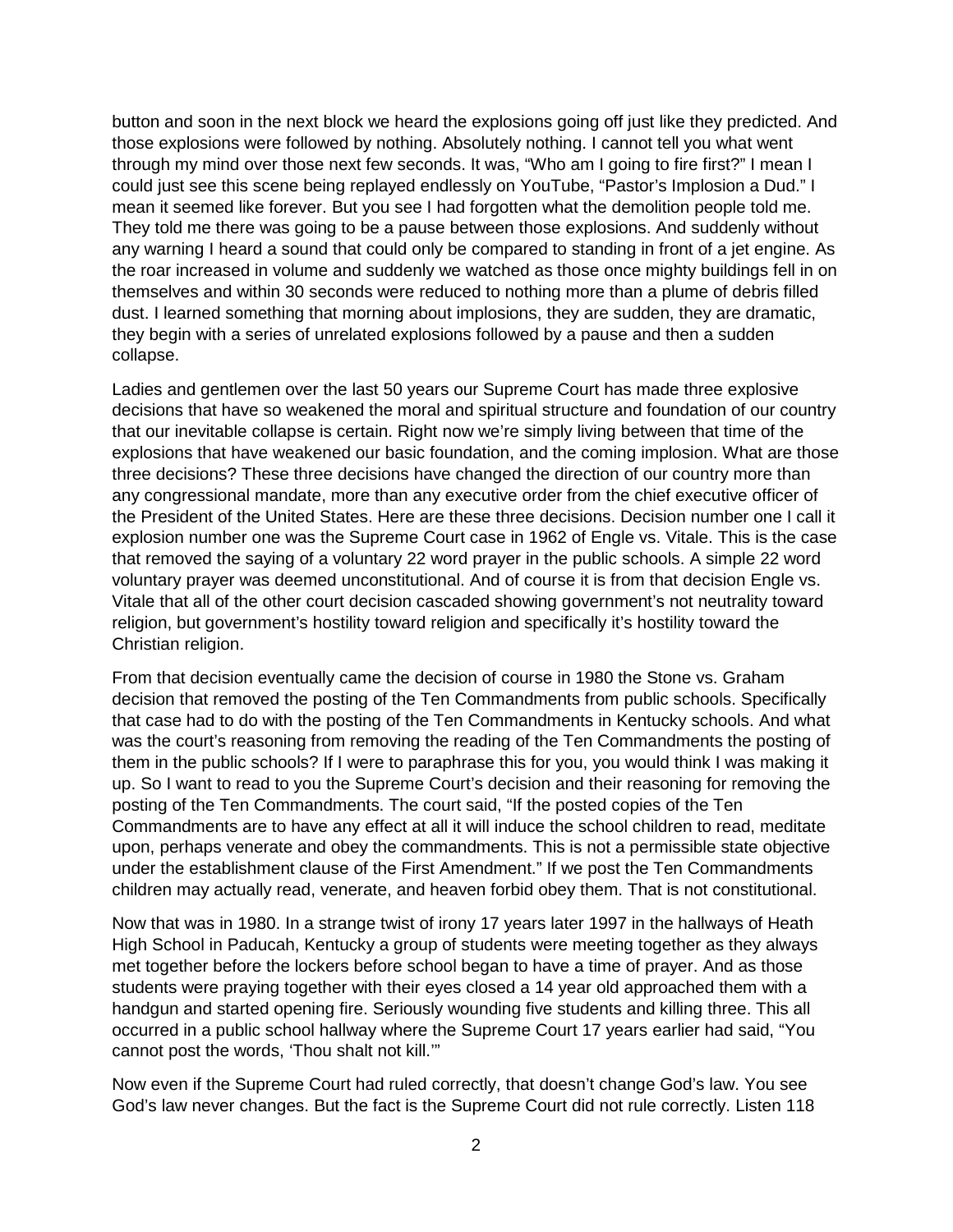years earlier the Supreme Court had said in the case of Vidal vs. Girard's Executors, "Why may not the Bible, especially the New Testament without note or comment be read and taught as a divine revelation in the school. Its general precepts expounded, its evidences explained, and its glorious principle of morality inculcated. Where can the purest principles of morality be learned so clearly, or so perfectly is from the New Testament." That's what the Supreme Court said 100 years earlier.

Now you have to ask yourself the question what's changed? The Constitution hasn't changed. What has changed is our culture. We have allowed the liberal activist to pervert the meaning of the First Amendment. Let's be clear about what the First Amendment says and what it doesn't say. The First Amendment commonly known as the establishment clause says, "Congress shall make no law respecting an establishment of religion, or prohibiting the free exercise thereof." That Amendment simply says Congress cannot establish a state church. You cannot establish a state church nor can you prohibit the free exercise of religion. And yet we have people who have perverted that into meaning that there is some imaginary freedom from religion that is found in the Constitution.

Did you see here in our metroplex just a couple of weeks ago a Joshua High School student who was valedictorian dared to violate the schools regulation and instead he mentioned Jesus Christ in his speech. He was threatened that he was going to have his career at the Naval Academy ruined because he did such a thing. And the public school district lawyer said this, they said, "We have to balance this students right and freedom of religion with other students freedom from religion." Where is that in the Constitution? There is no constitutional guarantee that somebody doesn't have to listen to a prayer at a graduation ceremony or see a nativity scene in the public square, or look at the Ten Commandments in the court house. That is nowhere in the Constitution. What the Constitution says is everyone is free to practice his or her religion.

Listen all the congress said was you cannot establish a state denomination. It had nothing to say about government showing preference for Christianity. It said you can't establish a state religion and make everybody go to one denomination versus another.

You say, "Now pastor, how do you know that? How do you know such a thing?" It is very clear historically. Supreme Court Justice Joseph Story was appointed to the Supreme Court by James Madison in 1811. Justice Story was appointed by the man who is known as the architect of the Constitution James Madison. Now I want you to listen to what Justice Story said about the First Amendment in his Commentary on American Law, he said, "The real object of the First Amendment was not to countenance, much less to advance Islam or Judaism or infidelity, by prostrating Christianity; but the purpose was to exclude all rivalry among Christian sects, Christian denominations and to prevent any national ecclesiastical establishment which should give a hierarchy the exclusive patronage of the national government." That's all the First Amendment is about. You can't elevate the Methodist above the Baptist, or the Episcopalian that's all it is saying. But we have perverted the First Amendment to mean something that it is never intended to mean.

Ladies and Gentlemen even if the Supreme Court had ruled correctly in the last 50 years do you think that changes God's mind? Do you think that when God looks at America He says, "Oh, I am going to treat you differently than any other nation?" Ladies and Gentlemen this is going to offend some of you, God doesn't get chill bumps when He hears the *Star Spangled Banner*. Did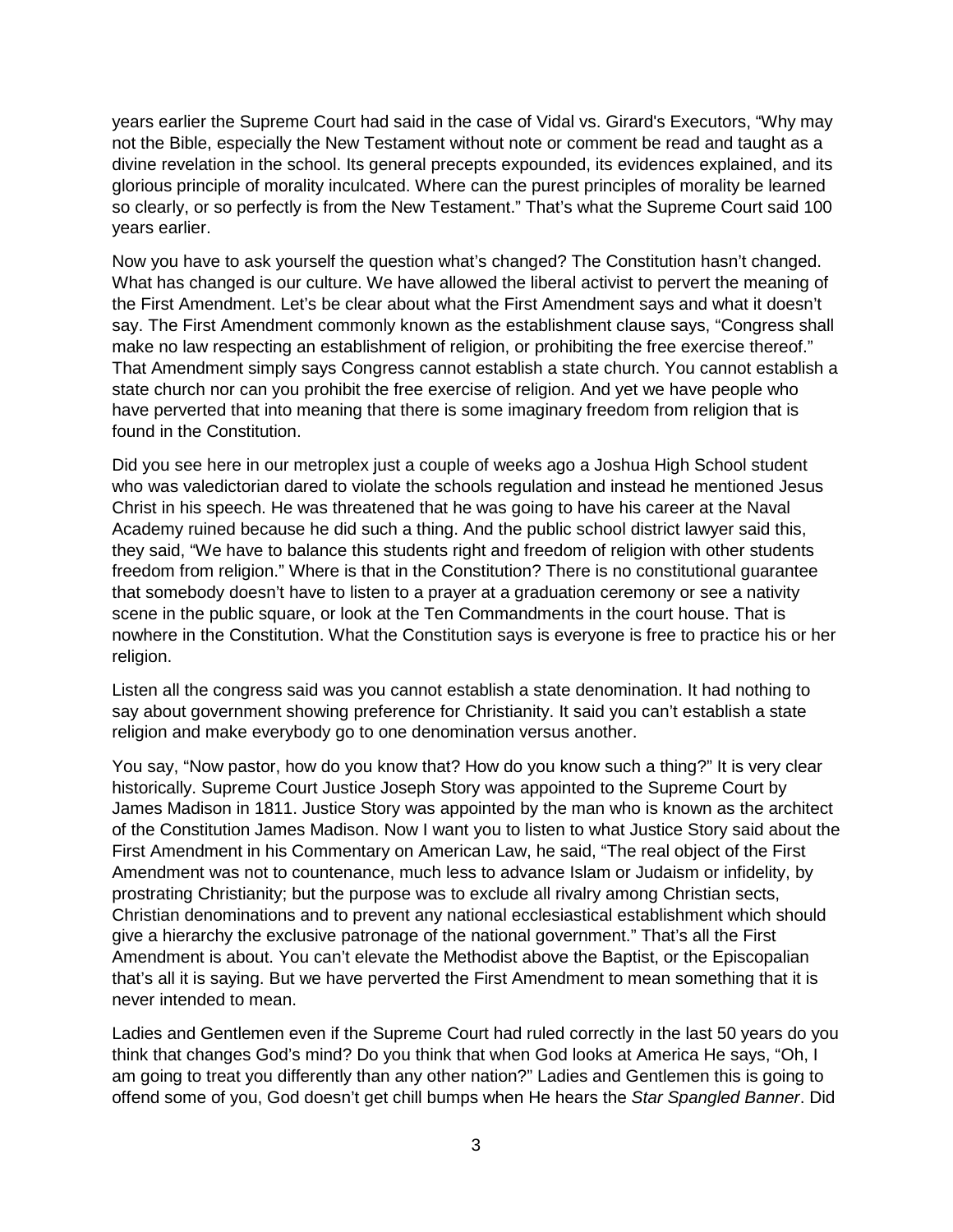you know that? God is not a respecter of people or nations. Any nation that reverences God is going to be blessed by God. And any nation that rejects God including the United States will be rejected by God.

Principle number two, explosive decision number two, it resulted right here from the metroplex: 1973 Roe vs. Wade. The decision that has resulted now in the murder of 50 million children in the womb. By the way whenever I am on television talking about this I never allow the phrase to be used a women's right to choose without completing the sentence, it is a women's right to choose to murder her child. Don't let anybody else get by without completing that full sentence. That's what this is about. And that is what Roe vs. Wade has done. It has sanctioned the killing of unborn children. Now I know what the conventional wisdom says, I heard it during the last election cycle, we are going to hear it in 2014 and 2016 and that is the American people don't care about social issues anymore all they care is about the economy. Well ladies and gentlemen you can't separate economic issues from moral and spiritual issues.

In my book, *Twilights Last Gleaming*, I cited a study that says that if the 50 million children who have been killed in the last 50 years, if those 50 million children had been allowed to live and grow up and become productive citizens they would have added anywhere from 35 to 70 trillion dollars to our gross national product. If those 50 million children had been allowed to grow up and live and contribute to society there would be no social security crisis. There would be no Medicare crisis. They would have been paying into the system. You cannot slaughter 20% of your population, no nation can without severe economic repercussions.

Ladies and gentlemen the economic repercussions of abortion pale in significance to the most heinous and disastrous result of abortion and that is the certainty of God's judgment. All you have to do is look at history and see how God has dealt with nations that kill its children. In the Old Testament God raised up the Assyrians and the Babylonians to judge Israel for participating in child sacrifice. During the Second World War God raised up the allied forces to crush Nazi Germany, for taking children to the gas chambers by the carloads and train loads. Looking at history does anybody have to wonder how God is going to deal with a nation like ours that sanctions the killing of children?

Explosive decision number three was Lawrence and Garner vs. the State of Texas in 2003. This is the law, this is the Supreme Court decision that struck down our states anti-sodomy laws. But it was the beginning domino that we are seeing continued even as late as this Wednesday. What is interesting is in that decision in 2003 Justice Scalia at that time said, "This ruling leaves on pretty shaky ground state laws limiting marriage to opposite sex couples." Justice Scalia was being prophetic. In fact it was the reasoning of that court in 2003 that led to this Wednesday DOMA decision that struck down a part of the Defense of Marriage Act. What you need to understand is ladies and gentlemen for 226 years our judiciary has understood that the relationship between a man and woman is what constitutes marriage and it is the bedrock of social order. James Kent who served as Chief Justice of the [New York] Supreme Court wrote in his commentary on American Law, "The primary and most important of the domestic relations is that of husband and wife. It has as it foundation in nature and is the only relation by which providence has permitted the continuance of the human race." If you heard me Wednesday night on O'Reilly I was debating a former Clinton advisor who is a homosexual who along with his partner has adopted a child. And I reminded him that in 1885 the Supreme Court in Murphy vs. Ramsey said, "Marriage is a holy union consisting of a man and a women." And it went on to say, "And it is from that relationship that everything good in nature perceives."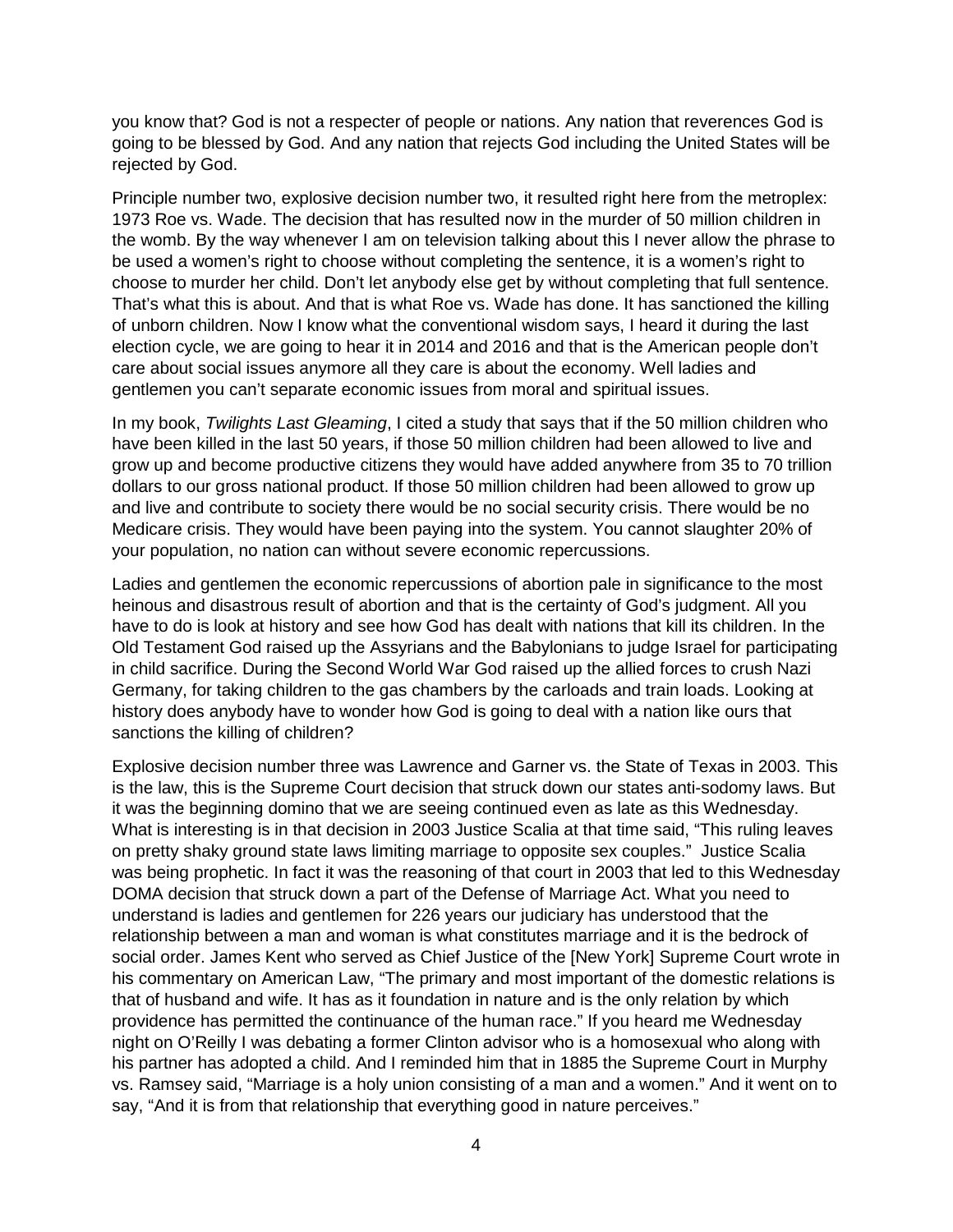Now my question Wednesday night was, "What has changed in 130 years since 1885?" Certainly the Constitution hasn't changed, what has changed is the culture. And what we saw last Wednesday night was the Supreme Court has caved to political correctness. Now you know people say even Christians, "Well so what? What harm is it to me if homosexuals want to get married? How does that hurt me?" Well first of all it's not all about you and me, it is about society. But the fact is it does harm society. The Hover Institute has done long-term studies on Scandinavian countries that legalized same-sex marriage. Do you know what they found? They found that in countries that legalize same-sex marriage the rate of heterosexual marriage dropped precipitously. And the reason is obvious, if marriage becomes anything you want it to be why bother to get married at all? You saw last week that our marriage rate has dropped to the lowest level it has been in a century. And so you create tremendous instability in society when you allow that to happen. You know what it is interesting to me I quoted Sara McLanahan a Princeton sociologist who said, "If we were trying to devise a system in which a child's basic needs would be most well met, it would be in a situation where the child is connected to both biological parents." That sounds a lot like a family to me, doesn't it?

God knew what He was talking about. God is the one who designed the family. And ladies and gentlemen even though Supreme Court opinions change, even though culture changes God's Word never changes. He is the one who designed marriage and He knows how it best operates.

Now my point in citing these three cases is simply this: no nation that outlaws the acknowledgment of God in the public square, that sanctions the killing of unborn children and destroys the most basic unit of society, the family no nation can survive that. The explosions have already occurred. The implosion is coming. We are simply living in that in between time.

Now the question is how are we as Christians to respond to that? I want to suggest to you that we turn to the words of our Lord and Savior Jesus Christ who told us exactly how we are to respond in this culture. In Matthew 5:13 Jesus said, "You are the salt of the earth, but if the salt has become tasteless how will it be made salty again? It is good for nothing anymore except to be thrown out and trampled underfoot by men." Jesus said our first responsibility as believers is to act as salt. Do you know that in Jesus' day salt was a preservative? In the day before Frigidaire refrigerators salt was the way not to prevent the rotting of meat, but to delay the decay of the meat. What salt did was simply give the meat a little longer shelf life. Eventually the meat would rot and would have to be discarded. The salt delayed that process. And what Jesus was saying is this, He said, "You're not going to prevent the ultimate destruction of this culture." You know what ladies and gentlemen America is going to end because this world is going to end. That is why we know America's days are numbers because this world's days are numbered.

And Dr. Reagan I don't know exactly if you agree with me on this or not but my own reading of the book of Revelation not only is America going to end, but America is going to end at least seven years before the rest of the world ends. Because when I look at that final form of government in the world during the last seven years it is a dictatorship under Antichrist; in which there is no freedom of commerce, no freedom of speech, no freedom of religion. Which means when the Antichrist takes power and that 10 nation confederacy there will be no U.S. Constitution at that time. Our Constitution will had to be done away with by that point. And once the Constitution ceases to exist America ceases to exist. The fact is America's days are numbered. We are not going to prevent that, but we can delay it. You say, "Wait a minute Robert don't you believe in the sovereignty of God? Don't you believe God has fixed on His calendar the date of America's destruction and there is not one thing you can do to destroy that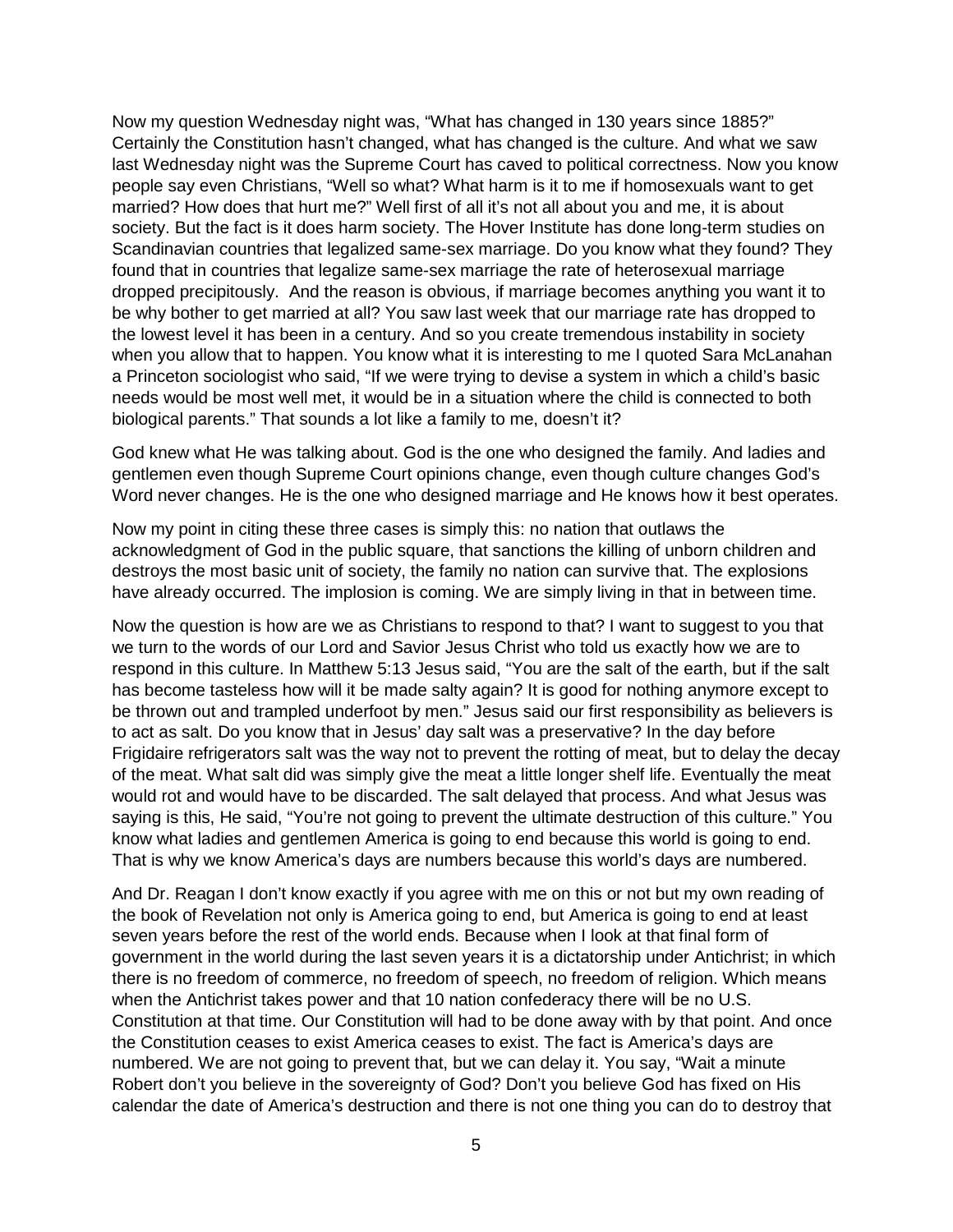and change that? Don't you believe that?" I believe it until I read my Bible. Specifically the book of Jonah. God said to Jonah, "I'm going to destroy the wicked city of Nineveh." But then Jonah 3:10 says, "God changed His mind." God relented of His decision. Now look I don't understand that, that is above my pay grade. It is one of my long list of questions to ask God about when I get up there. But here is what I know when I read the book of Jonah because of the righteous preaching of Jonah God delayed His destruction of Nineveh. Now God ultimately did destroy Nineveh we know that historically. But He delayed the destruction giving more people time to repent because of the actions of Jonah.

And what I believe Jesus is saying to us is we're not going to prevent the destruction of America, but we can delay it so we have more opportunity to share the Gospel of Jesus Christ. And I believe God has called us as Christians to stand up and push back against the tide of evil and immorality that is sweeping our country. I tell you I am sick and tired of these wimpy Christians who mask their timidity and lack of courage with some sort of pseudo-spirituality that says, "Well you know we're just not citizens of this world we are citizens of Heaven. And you know we just need to let the world takes it course." Look, God never encouraged us to engage in silo-spirituality. To separate our faith from the rest of what's happening in this world. The fact is there a lot of people in your church right now, perhaps even your pastor who thinks for a Christian to use his faith to try to influence other people or unbelievers, or the course of this nation, well that's un-American, un-Christian and it may be illegal. Listen, Jesus Christ is not just Lord of the Church, He is Lord over all creation. Jesus isn't just interested in religious people and religious institutions, Jesus is interested in every institution and He's interested in government as well. Whenever you say that God doesn't want us to influence our culture just start looking at the Bible itself. Look at men of God like Jonah and David, and Jeremiah, and Isaiah, and in the New Testament John the Baptist. When you look at the ministries of those men they didn't just preach to themselves. They just didn't preach to God's own people, these men of God were willing to stand up in an ungodly culture and they were willing to confront ungodly leaders and say without stuttering or stammering, "Thus saith the Lord." And we need men of God today to do the same. We need men of God who will stand up and say compassionately yet courageously, "Abortion is murder," "Homosexuality is a perversion of God's plan for human sexuality," and "God will reject any nation that rejects Him."

You know when you say that Christians shouldn't try to influence society you are completely negated what Jesus said. He said, "We are the salt of the earth." How do we influence the world? How do we push back against immorality? It is by engaging in that dirty, filthy word called politics. Now you know I hear this all the time, "Christians shouldn't get involved in politics." Do you know what the word politics means? The word means to influence, to control. When you say Christians shouldn't get involved in politics what you are saying is that Christians shouldn't try to influence the society in which they live. Can anybody say that with a straight face and believe it?

I mean let me ask you three questions: Do you believe God cares about 50 million children being murdered in the womb? Do you think God has any opinion about that? Do you think God cares about the rampant immorality that is sweeping our land? Do you think God cares at all about His name being out-lawed from mention in the public square? If you've answered yes, you have just explained why Christians ought to be involved in politics.